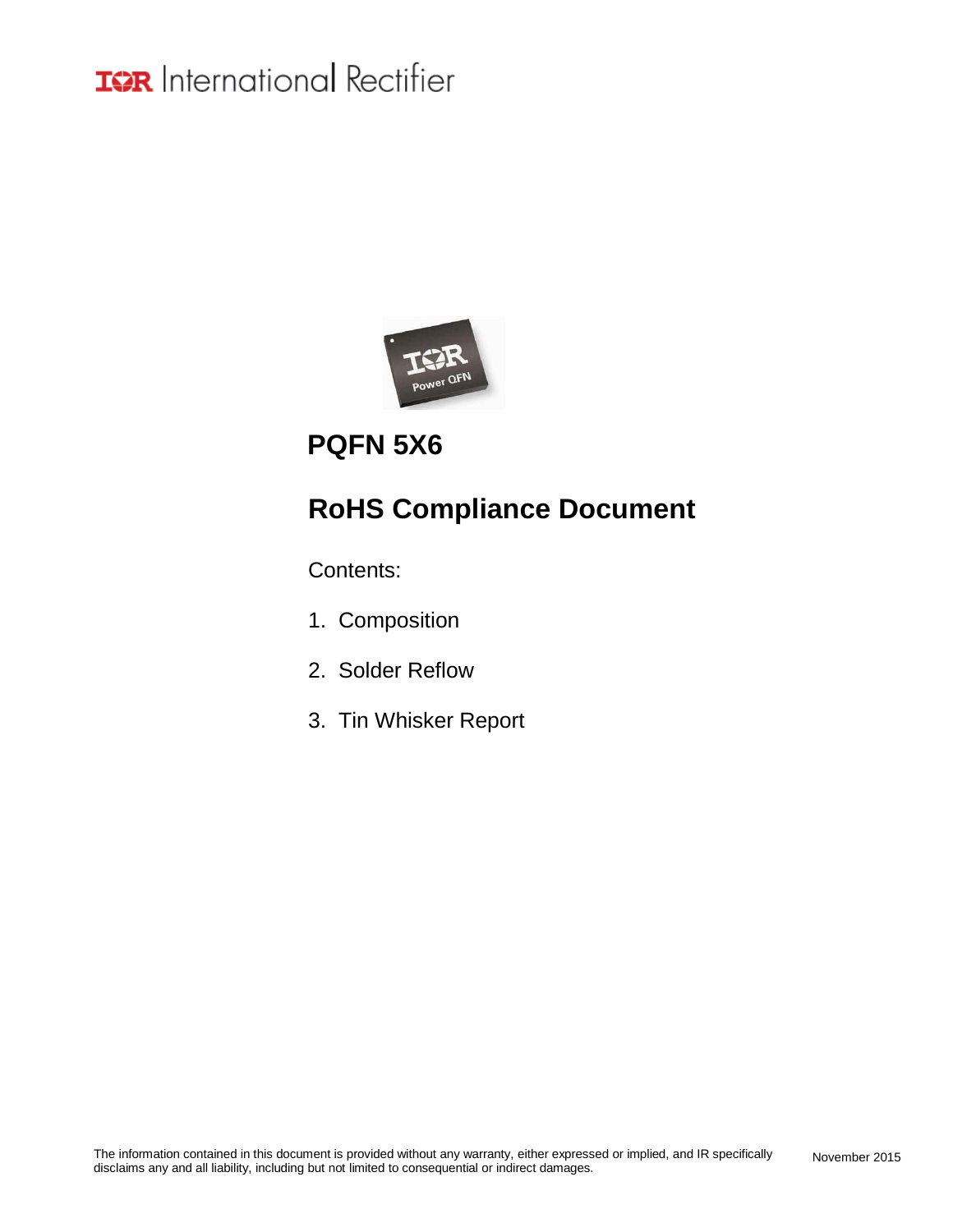

| <b>Component</b>   | <b>Material</b><br><b>Name</b> | <b>Material</b><br>Mass (g) | <b>Element</b><br><b>Name</b><br><b>Composition</b> | CAS#       | <b>Substance</b><br>Mass(g) | <b>Material</b><br><b>Analysis</b><br>Weight<br>(%) | % of Total<br>Weight |       |
|--------------------|--------------------------------|-----------------------------|-----------------------------------------------------|------------|-----------------------------|-----------------------------------------------------|----------------------|-------|
| Chip               | Silicon                        | 0.00131                     | Si                                                  | 7440-21-3  | 0.00131                     | 100%                                                | 1.5%                 |       |
| Encapsulant        | Epoxy                          | 0.03822                     | SiO <sub>2</sub>                                    | 7631-86-9  | 0.03409                     | 89%                                                 | 37.8%                |       |
|                    | Resin                          |                             | Epoxy                                               | 90598-46-2 | 0.00413                     | 11%                                                 | 4.6%                 |       |
|                    | Copper                         |                             | 0.03816                                             | Cu         | 7440-50-8                   | 0.03727                                             | 98%                  | 41.3% |
| Lead Frame         |                                |                             | Fe                                                  | 7439-89-6  | 0.00089                     | 2%                                                  | $1.0\%$              |       |
|                    |                                |                             | <b>Pb</b>                                           | 7439-92-1  | 0.00077                     | 92.5%                                               | 0.9%                 |       |
| Die Attach         | Silver<br>Epoxy                | 0.00083                     | Sn                                                  | 7440-31-5  | 0.00004                     | 5%                                                  | $0.0\%$              |       |
|                    |                                |                             | Ag                                                  | 7440-22-4  | 0.00002                     | 2.5%                                                | 0.0%                 |       |
| Copper Clip        | Copper                         | 0.00995                     | Cu                                                  | 7440-50-8  | 0.00995                     | 100%                                                | 11.0%                |       |
| Wire Bond          | Copper                         | 0.00031                     | Cu                                                  | 7440-50-8  | 0.00031                     | 100%                                                | 0.3%                 |       |
| <b>Lead Finish</b> | Matte Tin*                     | 0.00146                     | Sn                                                  | 7440-31-5  | 0.00146                     | 100%                                                | 1.6%                 |       |

#### **PQFN 5X6 BOM 1 Copper Clip**

Total Weight

(g) **0.09024**

\*Tin whisker mitigation strategy is 150 °C, 1 hour anneal within 24 hours of tin plating.

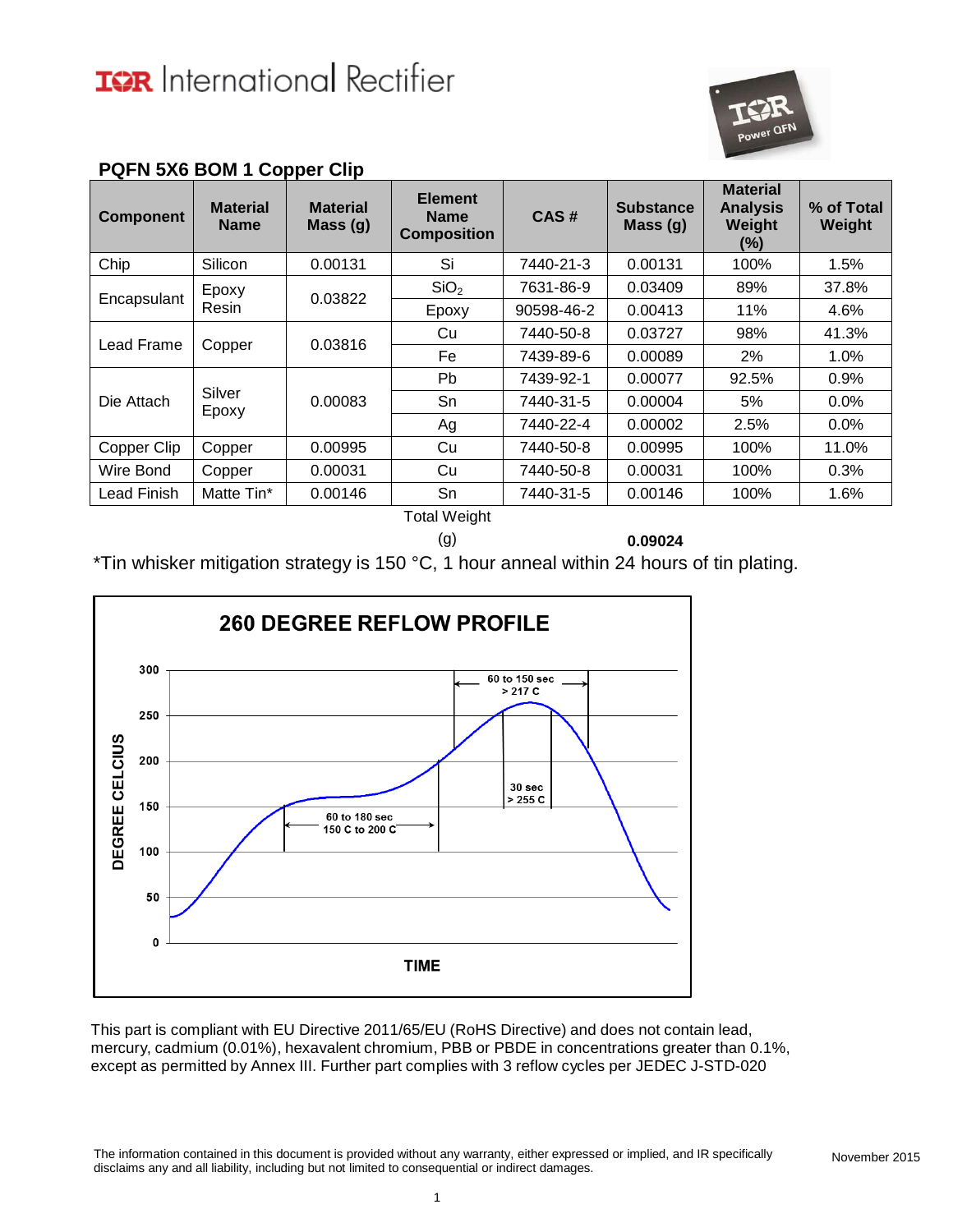

| <b>Component</b>   | <b>Material</b><br><b>Name</b> | <b>Material</b><br>Mass (g) | <b>Element</b><br><b>Name</b><br><b>Composition</b> | CAS#       | <b>Substance</b><br>Mass $(g)$ | <b>Material</b><br><b>Analysis</b><br>Weight<br>(%) | % of Total<br>Weight |
|--------------------|--------------------------------|-----------------------------|-----------------------------------------------------|------------|--------------------------------|-----------------------------------------------------|----------------------|
| Chip               | Silicon                        | 0.00131                     | Si                                                  | 7440-21-3  | 0.00131                        | 100%                                                | 1.5%                 |
|                    | Epoxy                          |                             | SiO <sub>2</sub>                                    | 7631-86-9  | 0.03409                        | 89%                                                 | 37.8%                |
| Encapsulant        | Resin                          | 0.03822                     | Epoxy                                               | 90598-46-2 | 0.00413                        | 11%                                                 | 4.6%                 |
| Lead Frame         |                                | 0.03816<br>Copper           | Cu                                                  | 7440-50-8  | 0.03727                        | 98%                                                 | 41.3%                |
|                    |                                |                             | Fe                                                  | 7439-89-6  | 0.00089                        | 2%                                                  | 1.0%                 |
|                    |                                | 0.00083                     | Pb                                                  | 7439-92-1  | 0.00077                        | 92.5%                                               | 0.9%                 |
| Die Attach         | Sold<br>Solder                 |                             | Sn                                                  | 7440-31-5  | 0.00004                        | 5%                                                  | 0.0%                 |
|                    |                                |                             | Ag                                                  | 7440-22-4  | 0.00002                        | 2.5%                                                | 0.0%                 |
| Copper Clip        | Copper                         | 0.00995                     | Cu                                                  | 7440-57-5  | 0.00995                        | 100%                                                | 11.0%                |
| Wire Bond          | Gold                           | 0.00031                     | Au                                                  | 7440-50-8  | 0.00031                        | 100%                                                | 0.3%                 |
| <b>Lead Finish</b> | Matte Tin*                     | 0.00146                     | Sn                                                  | 7440-31-5  | 0.00146                        | 100%                                                | 1.6%                 |
|                    |                                |                             | <b>Total Weight</b>                                 |            |                                |                                                     |                      |

#### **PQFN 5X6 BOM 2 Copper Clip**

(g) **0.09024**

\*Tin whisker mitigation strategy is 150 °C, 1 hour anneal within 24 hours of tin plating.

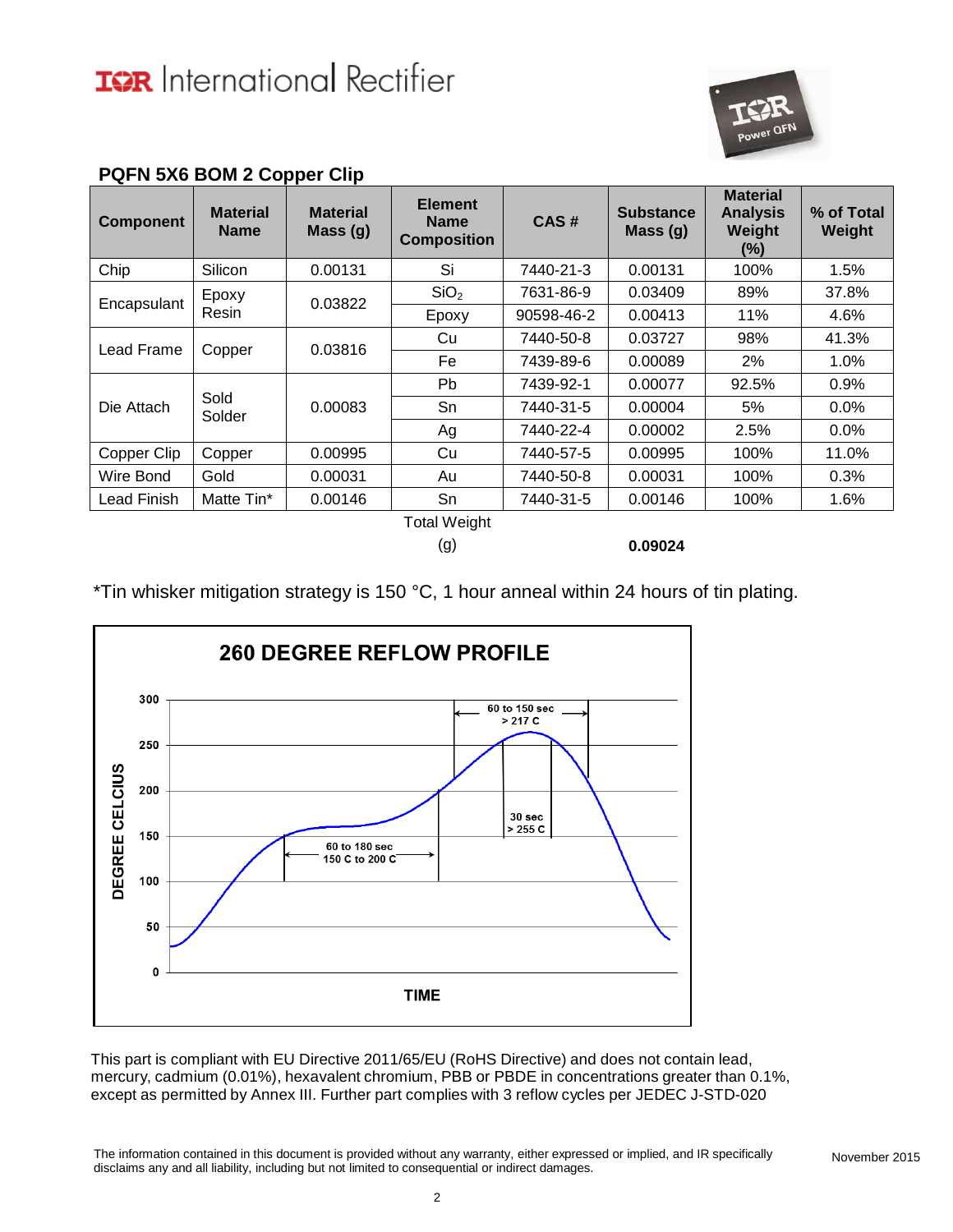

| <b>Component</b> | <b>Material</b><br><b>Name</b> | <b>Material</b><br>Mass(g) | <b>Element</b><br><b>Name</b><br><b>Composition</b> | CAS#       | <b>Substance</b><br>Mass (g) | <b>Material</b><br><b>Analysis</b><br>Weight<br>(%) | % of Total<br>Weight |
|------------------|--------------------------------|----------------------------|-----------------------------------------------------|------------|------------------------------|-----------------------------------------------------|----------------------|
| Chip             | Silicon                        | 0.00131                    | Si                                                  | 7440-21-3  | 0.00131                      | 100%                                                | 1.5%                 |
|                  | Epoxy                          | 0.03822                    | SiO <sub>2</sub>                                    | 7631-86-9  | 0.03409                      | 89%                                                 | 37.8%                |
| Encapsulant      | Resin                          |                            | Epoxy                                               | 90598-46-2 | 0.00413                      | 11%                                                 | 4.6%                 |
|                  |                                | 0.03816                    | Cu                                                  | 7440-50-8  | 0.03727                      | 98%                                                 | 41.3%                |
| Lead Frame       | Copper                         |                            | Fe                                                  | 7439-89-6  | 0.00089                      | 2%                                                  | 1.0%                 |
|                  | Soft<br>Solder                 | 0.00083                    | Pb                                                  | 7439-92-1  | 0.00079                      | 95%                                                 | 0.9%                 |
| Die Attach       |                                |                            | Sn                                                  | 7440-31-5  | 0.00004                      | 5%                                                  | 0.0%                 |
| Copper Clip      | Copper                         | 0.00995                    | Cu                                                  | 7440-50-8  | 0.00995                      | 100%                                                | 11.0%                |
| Wire Bond        | Gold                           | 0.00031                    | Au                                                  | 7440-57-5  | 0.00031                      | 100%                                                | 0.3%                 |
|                  |                                |                            | Ni                                                  | 7440-02-0  | 0.00135                      | 92.4%                                               | 1.7%                 |
| Lead Finish      | Ni/Pd/Au                       | 0.00146                    | Pd                                                  | 7440-05-3  | 0.00009                      | 6.3%                                                | 0.1%                 |
|                  |                                |                            | Au                                                  | 7440-57-5  | 0.00002                      | 1.3%                                                | $0.0\%$              |
|                  |                                |                            | <b>Total Weight</b>                                 |            |                              |                                                     |                      |

#### **PQFN 5X6 BOM 3 Copper Clip**

(g) **0.09024**

\*Tin whisker mitigation strategy is 150 °C, 1 hour anneal within 24 hours of tin plating.

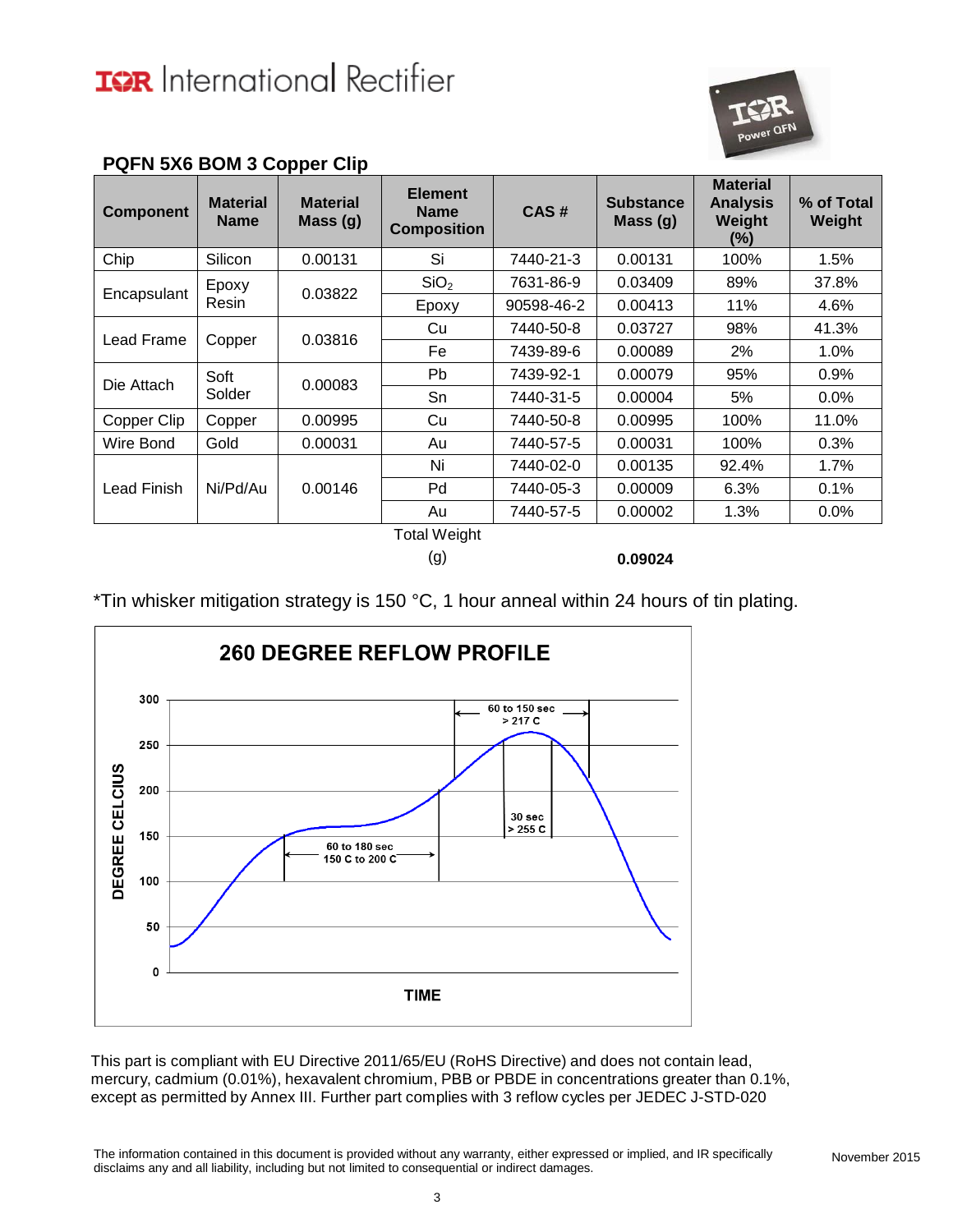

| <b>Component</b> | <b>Material</b><br><b>Name</b> | <b>Material</b><br>Mass(g) | <b>Element</b><br><b>Name</b><br><b>Composition</b> | CAS#       | <b>Substance</b><br>Mass (g) | <b>Material</b><br><b>Analysis</b><br>Weight<br>(%) | % of Total<br>Weight |
|------------------|--------------------------------|----------------------------|-----------------------------------------------------|------------|------------------------------|-----------------------------------------------------|----------------------|
| Chip             | Silicon                        | 0.00131                    | Si                                                  | 7440-21-3  | 0.00131                      | 100%                                                | 1.5%                 |
| Encapsulant      | Epoxy                          |                            | SiO <sub>2</sub>                                    | 7631-86-9  | 0.03409                      | 89%                                                 | 37.8%                |
|                  | Resin                          | 0.03822                    | Epoxy                                               | 90598-46-2 | 0.00413                      | 11%                                                 | 4.6%                 |
| Lead Frame       | Copper                         | 0.03816                    | Cu                                                  | 7440-50-8  | 0.03727                      | 98%                                                 | 41.3%                |
|                  |                                |                            | Fe                                                  | 7439-89-6  | 0.00089                      | 2%                                                  | 1.0%                 |
| Die Attach       | Soft                           | 0.00083                    | Pb                                                  | 7439-92-1  | 0.00079                      | 95%                                                 | 0.9%                 |
|                  | Solder                         |                            | Sn                                                  | 7440-31-5  | 0.00004                      | 5%                                                  | $0.0\%$              |
| Copper Clip      | Copper                         | 0.00995                    | Cu                                                  | 7440-50-8  | 0.00995                      | 100%                                                | 11.0%                |
| Wire Bond        | Copper                         | 0.00031                    | Cu                                                  | 7440-50-8  | 0.00031                      | 100%                                                | 0.3%                 |
| Lead Finish      | Matte Tin*                     | 0.00146                    | Sn                                                  | 7440-31-5  | 0.00146                      | 100%                                                | 1.6%                 |

#### **PQFN 5X6 BOM 4 Copper Clip**

Total Weight

(g) **0.09024**

\*Tin whisker mitigation strategy is 150 °C, 1 hour anneal within 24 hours of tin plating.



This part is compliant with EU Directive 2011/65/EU (RoHS Directive) and does not contain lead, mercury, cadmium (0.01%), hexavalent chromium, PBB or PBDE in concentrations greater than 0.1%, except as permitted by Annex III. Further part complies with 3 reflow cycles per JEDEC J-STD-020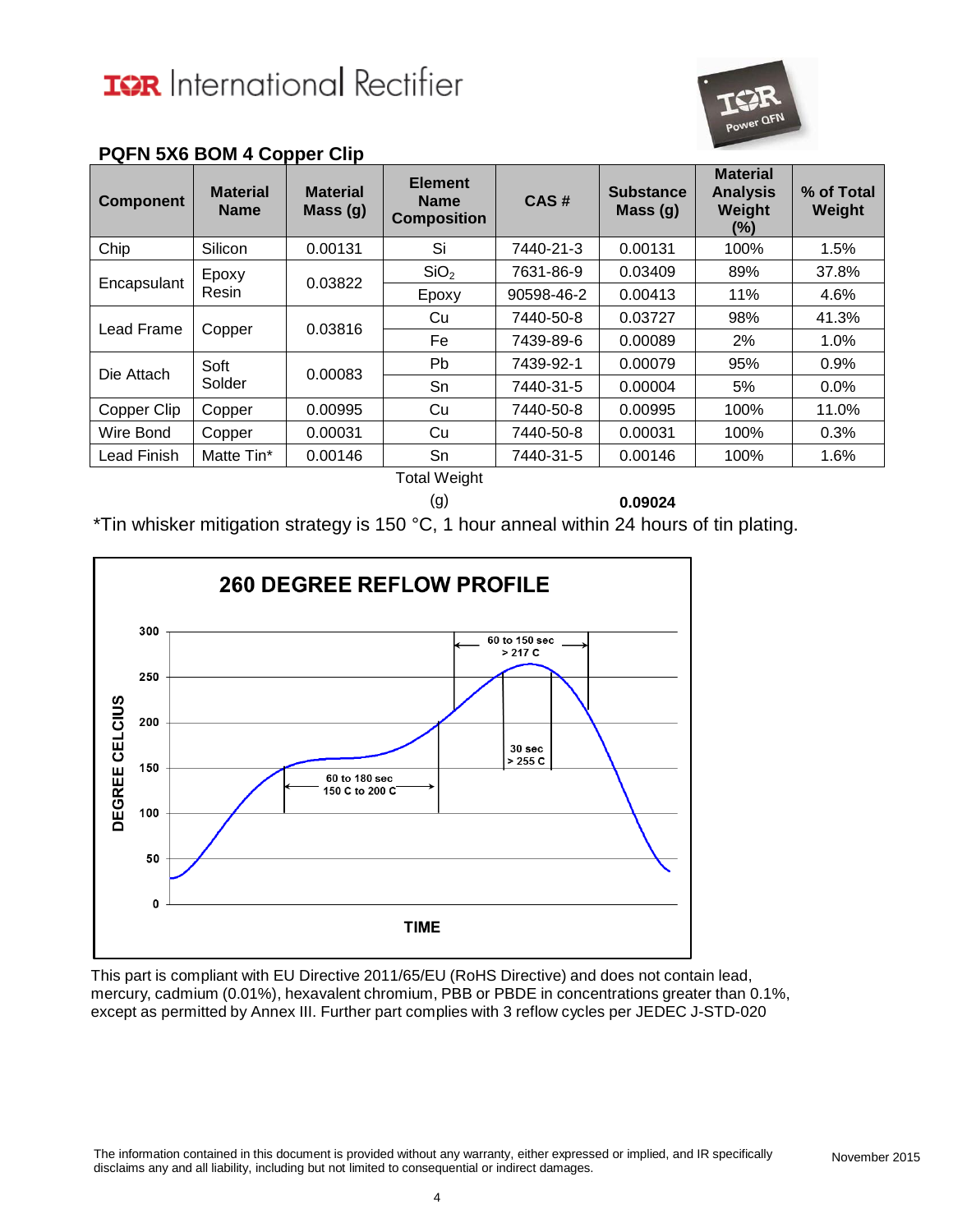

#### **PQFN 5X6 BOM 5 Ribbon**

| <b>Component</b> | <b>Material</b><br><b>Name</b> | <b>Material</b><br>Mass(g) | <b>Element</b><br><b>Name</b><br><b>Composition</b> | CAS#       | <b>Substance</b><br>Mass (g) | <b>Material</b><br><b>Analysis</b><br>Weight<br>(%) | % of Total<br>Weight |
|------------------|--------------------------------|----------------------------|-----------------------------------------------------|------------|------------------------------|-----------------------------------------------------|----------------------|
| Chip             | Silicon                        | 0.00131                    | Si                                                  | 7440-21-3  | 0.00131                      | 100%                                                | 1.6%                 |
| Encapsulant      | Epoxy                          | 0.03822                    | SiO <sub>2</sub>                                    | 7631-86-9  | 0.03409                      | 89%                                                 | 42.0%                |
|                  | Resin                          |                            | Epoxy                                               | 90598-46-2 | 0.00413                      | 11%                                                 | 5.1%                 |
| Lead Frame       | Copper                         | 0.03816                    | Cu                                                  | 7440-50-8  | 0.03727                      | 98%                                                 | 45.9%                |
|                  |                                |                            | Fe.                                                 | 7439-89-6  | 0.00089                      | 2%                                                  | 1.1%                 |
|                  | Soft Solder                    | 0.00083                    | Pb.                                                 | 7439-92-1  | 0.00077                      | 92.5%                                               | 0.9%                 |
| Die Attach       |                                |                            | Sn                                                  | 7440-31-5  | 0.00004                      | 5%                                                  | 0.0%                 |
|                  |                                |                            | Ag                                                  | 7440-22-4  | 0.00002                      | 2.5%                                                | 0.0%                 |
| Wire Bond        | Aluminum<br><b>Ribbon</b>      | 0.00093                    | Al                                                  | 7429-90-5  | 0.00093                      | 100%                                                | 1.1%                 |
| Wire Bond        | Copper                         | 0.00031                    | Cu                                                  | 7440-50-8  | 0.00031                      | 100%                                                | 0.4%                 |
| Lead Finish      | Matte Tin*                     | 0.00146                    | Sn                                                  | 7440-31-5  | 0.00146                      | 100%                                                | 1.8%                 |

Total Weight

(g) **0.08122**

\*Tin whisker mitigation strategy is 150 °C, 1 hour anneal within 24 hours of tin plating.



This part is compliant with EU Directive 2011/65/EU (RoHS Directive) and does not contain lead, mercury, cadmium (0.01%), hexavalent chromium, PBB or PBDE in concentrations greater than 0.1%, except as permitted by Annex III. Further part complies with 3 reflow cycles per JEDEC J-STD-020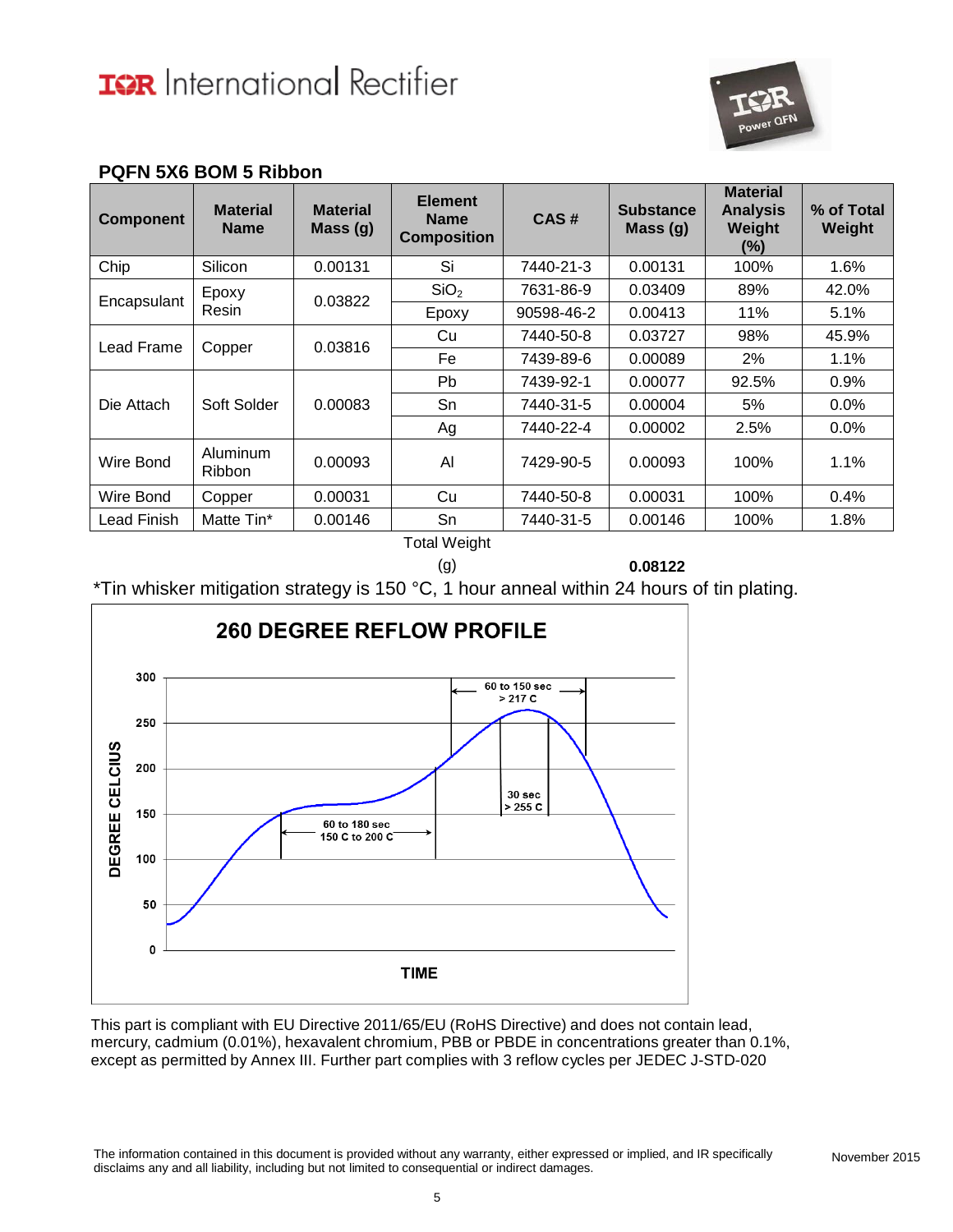**PQFN 5X6 BOM 6 Ribbon**



| <b>Component</b> | <b>Material</b><br><b>Name</b> | <b>Material</b><br>Mass (g) | <b>Element</b><br><b>Name</b><br><b>Composition</b> | CAS#       | <b>Substance</b><br>Mass $(g)$ | <b>Material</b><br><b>Analysis</b><br>Weight<br>(%) | % of Total<br>Weight |
|------------------|--------------------------------|-----------------------------|-----------------------------------------------------|------------|--------------------------------|-----------------------------------------------------|----------------------|
| Chip             | Silicon                        | 0.00131                     | Si                                                  | 7440-21-3  | 0.00131                        | 100%                                                | 1.6%                 |
| Encapsulant      | Epoxy                          |                             | SiO <sub>2</sub>                                    | 7631-86-9  | 0.03409                        | 89%                                                 | 42.0%                |
|                  | Resin                          | 0.03822                     | Epoxy                                               | 90598-46-2 | 0.00413                        | 11%                                                 | 5.1%                 |
|                  |                                |                             | Cu                                                  | 7440-50-8  | 0.03727                        | 98%                                                 | 45.9%                |
| Lead Frame       | Copper                         | 0.03816                     | Fe                                                  | 7439-89-6  | 0.00089                        | 2%                                                  | 1.1%                 |
|                  |                                | 0.00083                     | Pb                                                  | 7439-92-1  | 0.00079                        | 92.5%                                               | 0.9%                 |
| Die Attach       | Soft Solder                    |                             | Sn                                                  | 7440-31-5  | 0.00002                        | 5%                                                  | $0.0\%$              |
|                  |                                |                             | Ag                                                  | 7440-22-4  | 0.00002                        | 2.5%                                                | $0.0\%$              |
| Wire Bond        | Aluminum<br><b>Ribbon</b>      | 0.00093                     | Al                                                  | 7429-90-5  | 0.00093                        | 100%                                                | 1.1%                 |
| Wire Bond        | Gold                           | 0.00031                     | Au                                                  | 7440-57-5  | 0.00031                        | 100%                                                | $0.4\%$              |
| Lead Finish      | Matte Tin*                     | 0.00146                     | Sn                                                  | 7440-31-5  | 0.00146                        | 100%                                                | 1.8%                 |

Total Weight

(g) **0.08122**

\*Tin whisker mitigation strategy is 150 °C, 1 hour anneal within 24 hours of tin plating.



This part is compliant with EU Directive 2011/65/EU (RoHS Directive) and does not contain lead, mercury, cadmium (0.01%), hexavalent chromium, PBB or PBDE in concentrations greater than 0.1%, except as permitted by Annex III. Further part complies with 3 reflow cycles per JEDEC J-STD-020

November 2015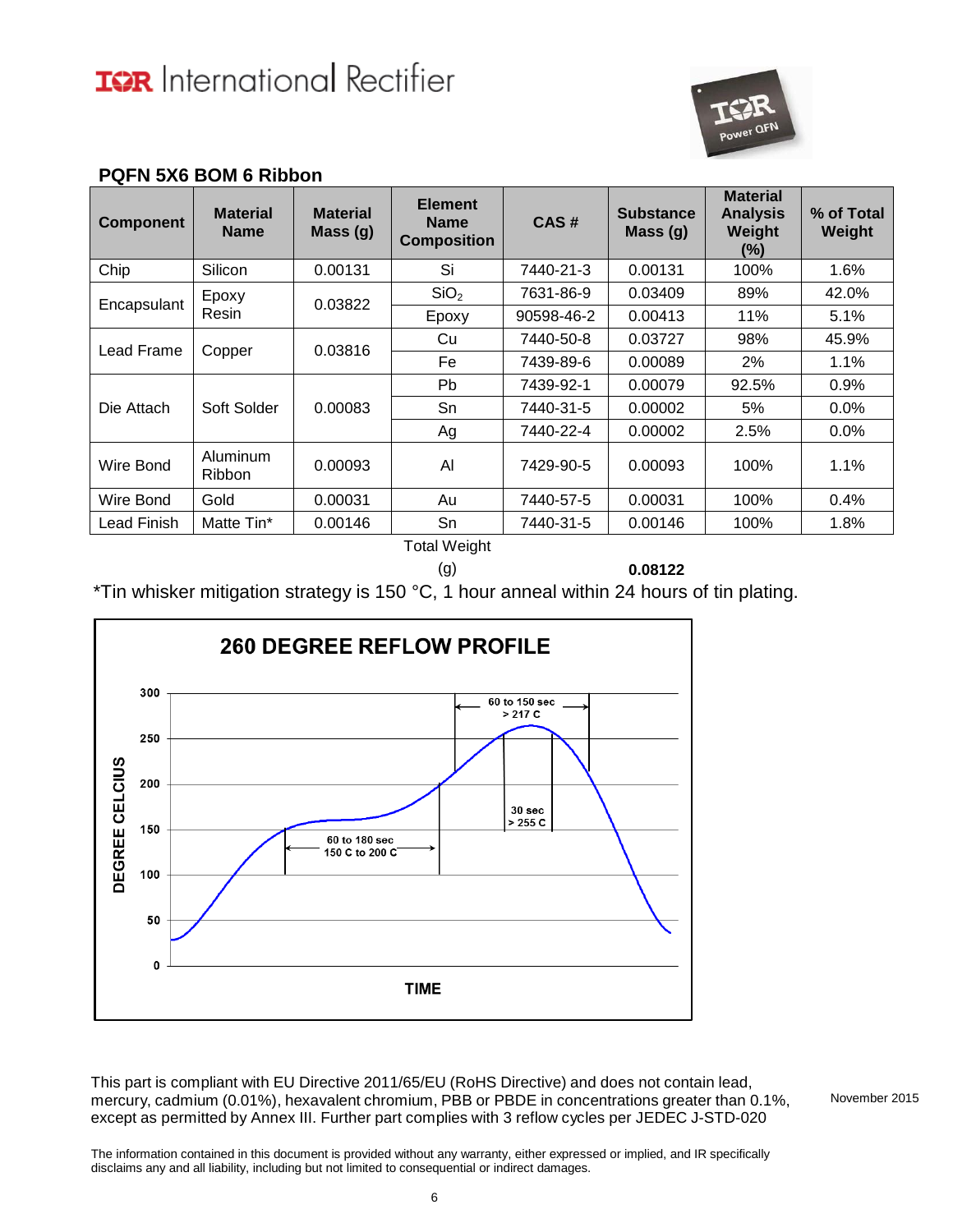

#### **PQFN 5X6 BOM 7 Ribbon**

| Weight |
|--------|
| 1.6%   |
| 42.5%  |
| 5.1%   |
| 46.4%  |
| 1.1%   |
| 1.0%   |
| 0.0%   |
| 0.1%   |
| 1.1%   |
| 0.4%   |
| 1.8%   |
|        |

Total Weight

(g) **0.08122**

\*Tin whisker mitigation strategy is 150 °C, 1 hour anneal within 24 hours of tin plating.



This part is compliant with EU Directive 2011/65/EU (RoHS Directive) and does not contain lead, mercury, cadmium (0.01%), hexavalent chromium, PBB or PBDE in concentrations greater than 0.1%, except as permitted by Annex III. Further part complies with 3 reflow cycles per JEDEC J-STD-020

November 2015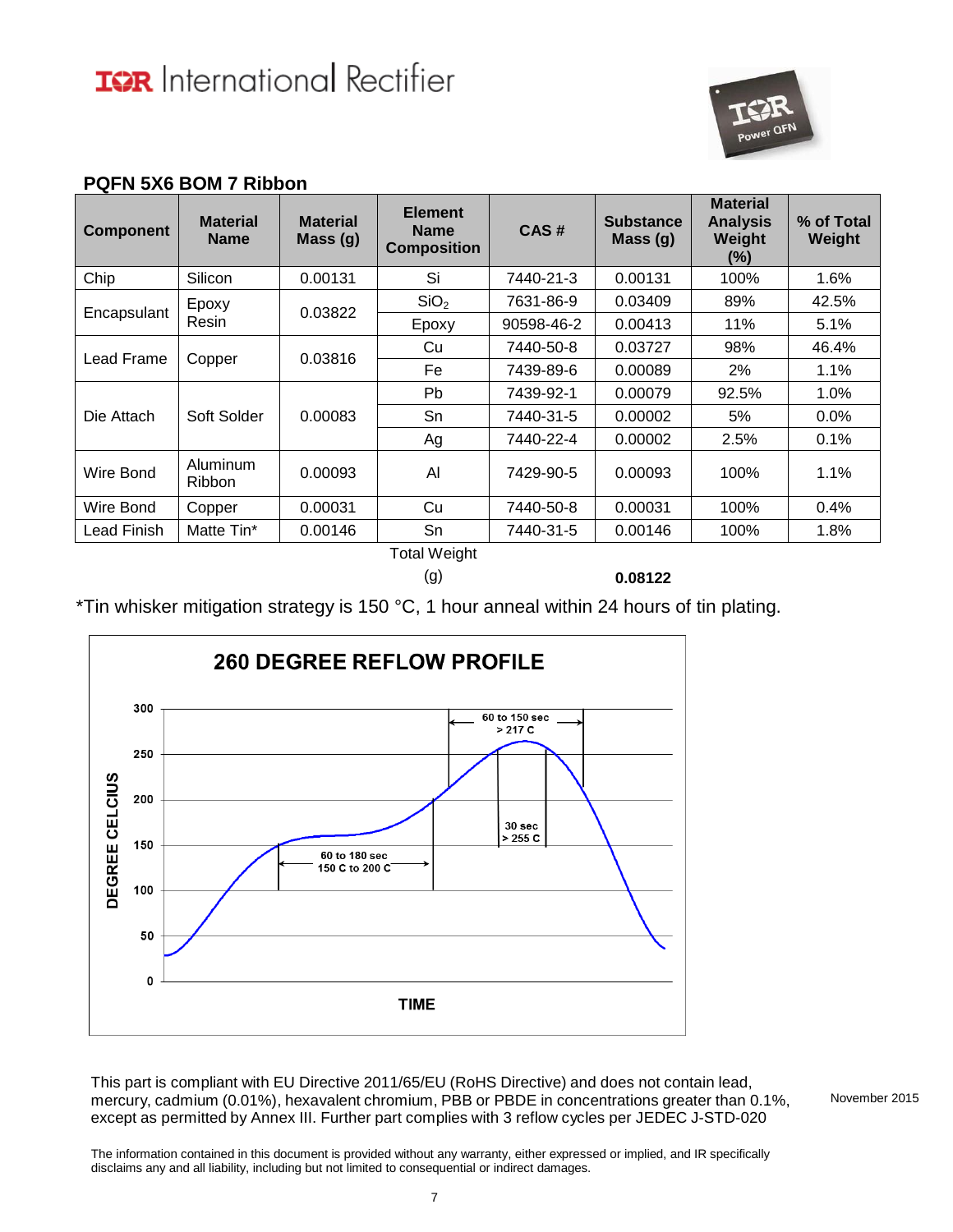

#### **PQFN 5X6 BOM 8**

| <b>Component</b> | <b>Material</b><br><b>Name</b> | <b>Material</b><br>Mass(g) | <b>Element</b><br><b>Name</b><br><b>Composition</b> | CAS#       | <b>Substance</b><br>Mass $(g)$ | <b>Material</b><br><b>Analysis</b><br>Weight<br>(%) | % of Total<br>Weight |
|------------------|--------------------------------|----------------------------|-----------------------------------------------------|------------|--------------------------------|-----------------------------------------------------|----------------------|
| Chip             | Silicon                        | 0.00131                    | Si                                                  | 7440-21-3  | 0.00131                        | 100%                                                | 1.6%                 |
|                  | Epoxy                          | 0.03822                    | SiO <sub>2</sub>                                    | 7631-86-9  | 0.03409                        | 89%                                                 | 42.5%                |
| Encapsulant      | Resin                          |                            | Epoxy                                               | 90598-46-2 | 0.00413                        | 11%                                                 | 5.1%                 |
| Lead Frame       | Copper                         | 0.03816                    | Cu                                                  | 7440-50-8  | 0.03727                        | 98%                                                 | 46.4%                |
|                  |                                |                            | Fe                                                  | 7439-89-6  | 0.00089                        | 2%                                                  | 1.1%                 |
|                  |                                | 0.00083                    | <b>Pb</b>                                           | 7439-92-1  | 0.00079                        | 95.5%                                               | 1.0%                 |
| Die Attach       | Soft<br>Solder                 |                            | Sn                                                  | 7440-31-5  | 0.00002                        | 2%                                                  | $0.0\%$              |
|                  |                                |                            | Ag                                                  | 7440-22-4  | 0.00002                        | 2.5%                                                | 0.1%                 |
| Wire Bond        | Copper                         | 0.00031                    | Cu                                                  | 7440-50-8  | 0.00031                        | 100%                                                | 0.4%                 |
| Lead Finish      | Matte Tin*                     | 0.00146                    | Sn                                                  | 7440-31-5  | 0.00146                        | 100%                                                | 1.8%                 |

Total Weight

(g) **0.08029**

\*Tin whisker mitigation strategy is 150 °C, 1 hour anneal within 24 hours of tin plating.

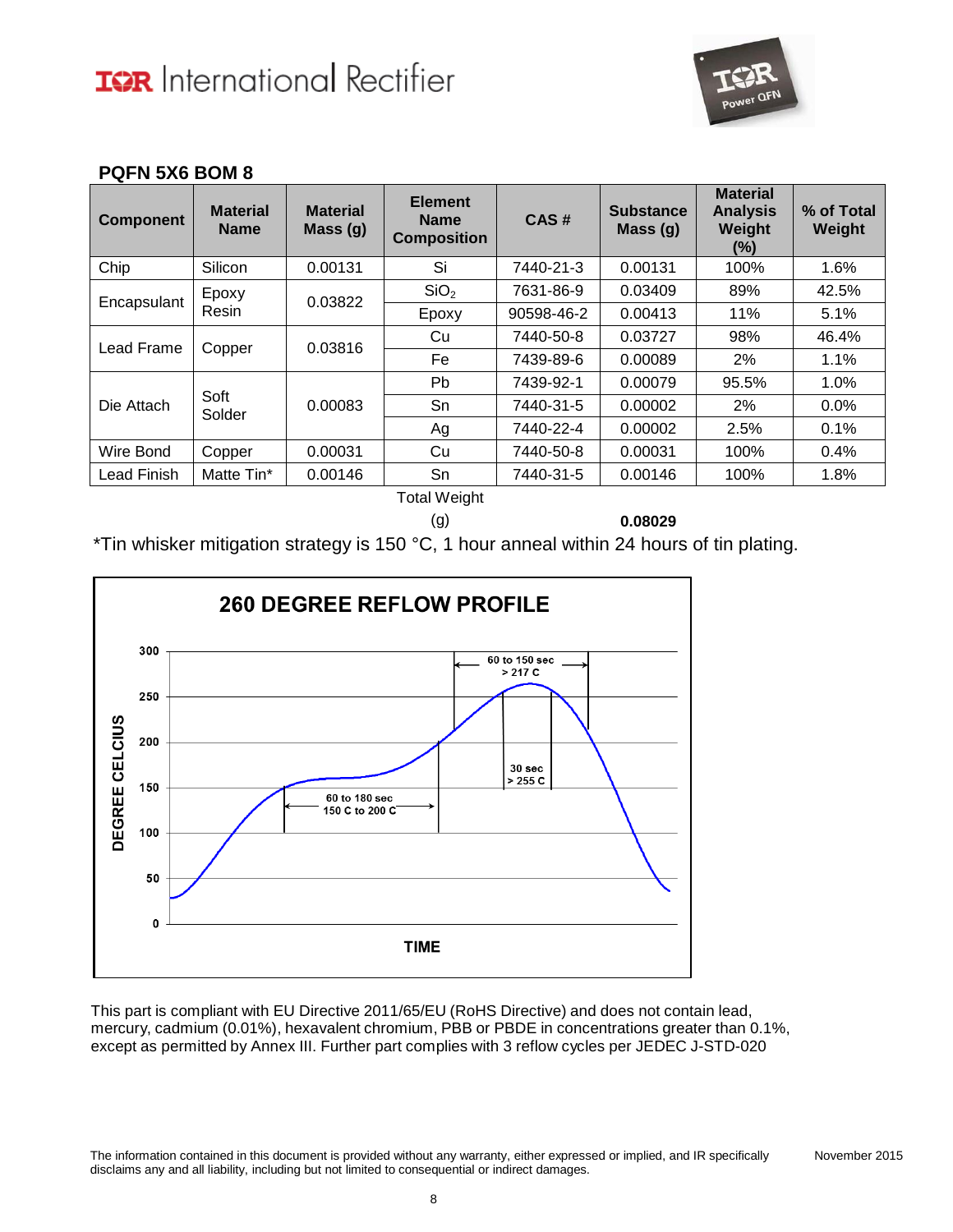

November 2015

#### **PQFN 5X6 BOM 9**

| <b>Material</b><br><b>Name</b> | <b>Material</b><br>Mass(g) | <b>Element</b><br><b>Name</b><br><b>Composition</b> | CAS#       | <b>Substance</b><br>Mass $(g)$ | <b>Material</b><br><b>Analysis</b><br>Weight<br>(%) | % of Total<br>Weight |     |       |
|--------------------------------|----------------------------|-----------------------------------------------------|------------|--------------------------------|-----------------------------------------------------|----------------------|-----|-------|
| Silicon                        | 0.00131                    | Si                                                  | 7440-21-3  | 0.00131                        | 100%                                                | 1.6%                 |     |       |
| Epoxy                          |                            | SiO <sub>2</sub>                                    | 7631-86-9  | 0.03409                        | 89%                                                 | 42.5%                |     |       |
| Resin                          |                            | Epoxy                                               | 90598-46-2 | 0.00413                        | 11%                                                 | 5.1%                 |     |       |
| Copper                         |                            | Lead Frame                                          |            | Cu                             | 7440-50-8                                           | 0.03727              | 98% | 46.4% |
|                                |                            | Fe                                                  | 7439-89-6  | 0.00089                        | 2%                                                  | 1.1%                 |     |       |
|                                | 0.00083                    | Pb                                                  | 7439-92-1  | 0.00077                        | 92.5%                                               | 1.0%                 |     |       |
|                                |                            | Sn                                                  | 7440-31-5  | 0.00004                        | 5%                                                  | 0.1%                 |     |       |
|                                |                            | Ag                                                  | 7440-22-4  | 0.00002                        | 2.5%                                                | 0.0%                 |     |       |
| Copper                         | 0.00031                    | Cu                                                  | 7440-50-8  | 0.00031                        | 100%                                                | 0.4%                 |     |       |
| Matte Tin*                     | 0.00146                    | Sn                                                  | 7440-31-5  | 0.00146                        | 100%                                                | 1.8%                 |     |       |
|                                | Soft<br>Solder             | 0.03822<br>0.03816                                  |            |                                | $T - 1 - 1111 - 1 - 1$                              |                      |     |       |

Total Weight

(g) **0.08029**

\*Tin whisker mitigation strategy is 150 °C, 1 hour anneal within 24 hours of tin plating.

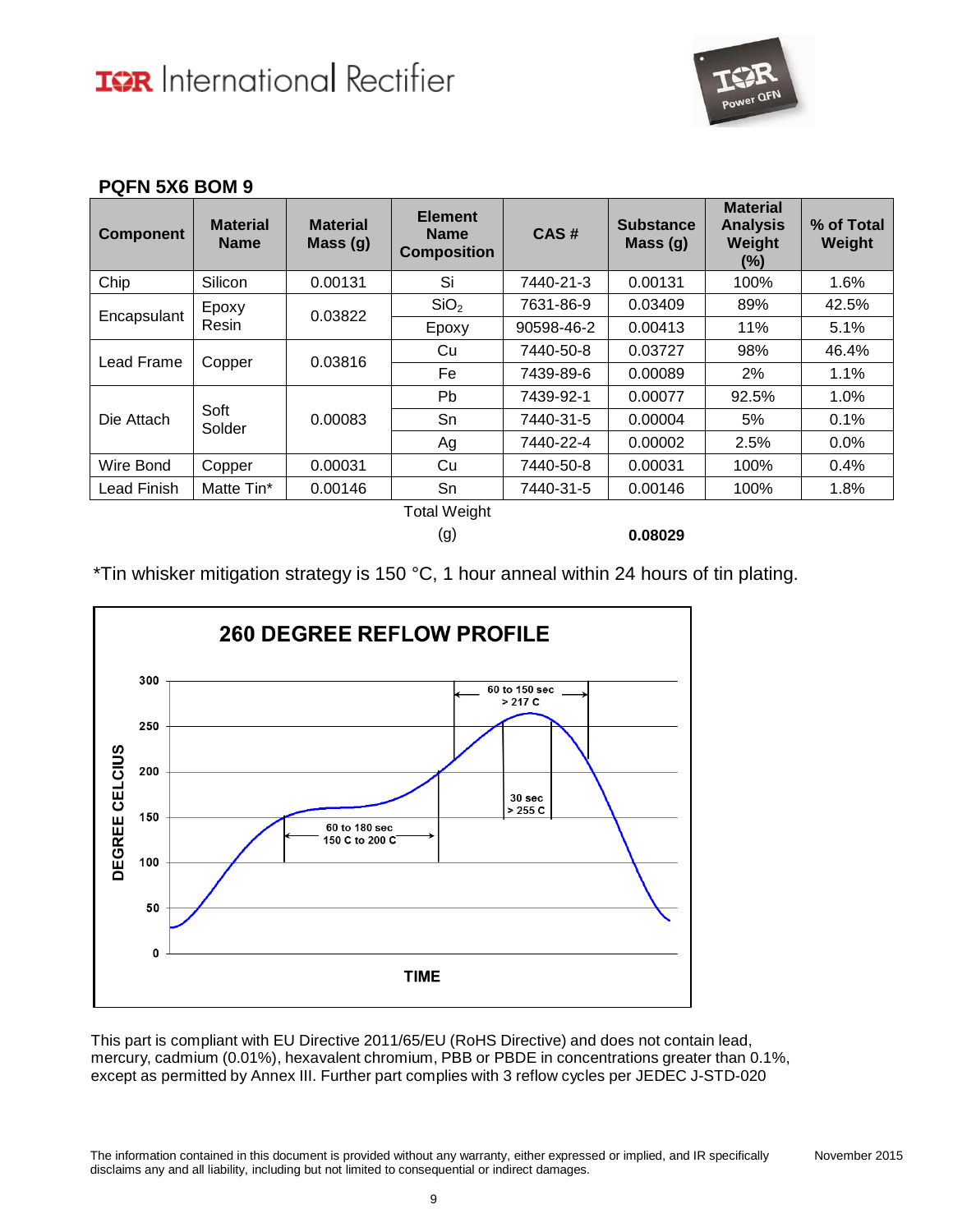

#### **PQFN 5X6 BOM 10**

| <b>Component</b> | <b>Material</b><br><b>Name</b> | <b>Material</b><br>Mass(g) | <b>Element</b><br><b>Name</b><br><b>Composition</b> | CAS#       | <b>Substance</b><br>Mass $(g)$ | <b>Material</b><br><b>Analysis</b><br>Weight<br>(%) | % of Total<br>Weight |
|------------------|--------------------------------|----------------------------|-----------------------------------------------------|------------|--------------------------------|-----------------------------------------------------|----------------------|
| Chip             | Silicon                        | 0.00131                    | Si                                                  | 7440-21-3  | 0.00131                        | 100%                                                | 1.6%                 |
|                  | Epoxy                          |                            | SiO <sub>2</sub>                                    | 7631-86-9  | 0.03409                        | 89%                                                 | 42.5%                |
| Encapsulant      | Resin                          | 0.03822                    | Epoxy                                               | 90598-46-2 | 0.00413                        | 11%                                                 | 5.1%                 |
|                  | Copper                         | 0.03816                    | Cu                                                  | 7440-50-8  | 0.03727                        | 98%                                                 | 46.4%                |
| Lead Frame       |                                |                            | Fe                                                  | 7439-89-6  | 0.00089                        | 2%                                                  | 1.1%                 |
| Die Attach       | Silver                         | 0.00083                    | Ag                                                  | 7440-22-4  | 0.00060                        | 72%                                                 | 0.7%                 |
|                  | Epoxy                          |                            | Epoxy                                               | 90598-46-2 | 0.00023                        | 28%                                                 | 0.3%                 |
| Wire Bond        | Copper                         | 0.00031                    | Cu                                                  | 7440-50-8  | 0.00031                        | 100%                                                | 0.4%                 |
| Lead Finish      | Matte Tin*                     | 0.00146                    | Sn                                                  | 7440-31-5  | 0.00146                        | 100%                                                | 1.8%                 |
|                  |                                |                            | <b>Total Weight</b>                                 |            |                                |                                                     |                      |

(g) **0.08029**

\*Tin whisker mitigation strategy is 150 °C, 1 hour anneal within 24 hours of tin plating.

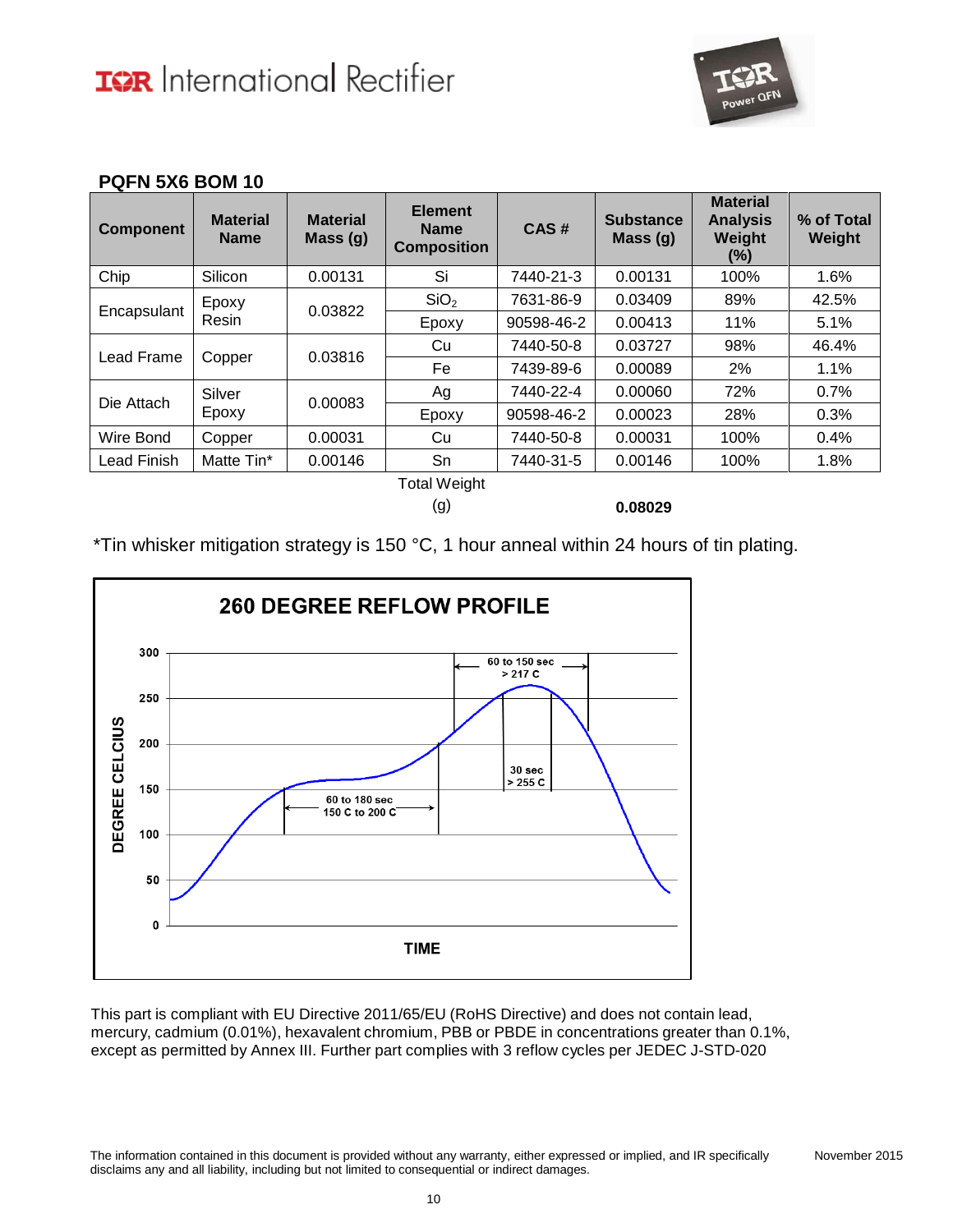

| <b>Component</b> | <b>Material</b><br><b>Name</b> | <b>Material</b><br>Mass (g) | <b>Element</b><br><b>Name</b><br><b>Composition</b> | CAS#       | <b>Substance</b><br>Mass $(g)$ | <b>Material</b><br><b>Analysis</b><br>Weight<br>(%) | % of Total<br>Weight |
|------------------|--------------------------------|-----------------------------|-----------------------------------------------------|------------|--------------------------------|-----------------------------------------------------|----------------------|
| Chip             | Silicon                        | 0.00131                     | Si                                                  | 7440-21-3  | 0.00131                        | 100%                                                | 1.6%                 |
|                  | Epoxy                          |                             | SiO <sub>2</sub>                                    | 7631-86-9  | 0.03409                        | 89%                                                 | 42.5%                |
| Encapsulant      | Resin                          | 0.03822                     | Epoxy                                               | 90598-46-2 | 0.00413                        | 11%                                                 | 5.1%                 |
|                  |                                | 0.03816                     | Cu                                                  | 7440-50-8  | 0.03727                        | 98%                                                 | 46.4%                |
| Lead Frame       | Copper                         |                             | Fe                                                  | 7439-89-6  | 0.00089                        | 2%                                                  | 1.1%                 |
| Die Attach       | Silver                         |                             | Ag                                                  | 7440-22-4  | 0.00060                        | 72%                                                 | 0.7%                 |
|                  | Epoxy                          | 0.00083                     | Epoxy                                               | 90598-46-2 | 0.00023                        | 28%                                                 | 0.3%                 |
| Wire Bond        | Copper                         | 0.00031                     | Cu                                                  | 7440-50-8  | 0.00031                        | 100%                                                | 0.4%                 |
|                  |                                |                             | Ni                                                  | 7440-02-0  | 0.00135                        | 92.4%                                               | 1.7%                 |
| Lead Finish      | Ni/Pd/Au                       | 0.00146                     | Pd                                                  | 7440-05-3  | 0.00009                        | 6.3%                                                | 0.1%                 |
|                  |                                |                             | Au                                                  | 7440-57-5  | 0.00002                        | 1.3%                                                | 0.0%                 |
|                  |                                |                             | <b>Total Weight</b>                                 |            |                                |                                                     |                      |

#### **PQFN 5X6 BOM 11**

Total Weight

(g) **0.08029**

\*Tin whisker strategy is 150 °C, 1 hour anneal within 24 hours of tin plating.

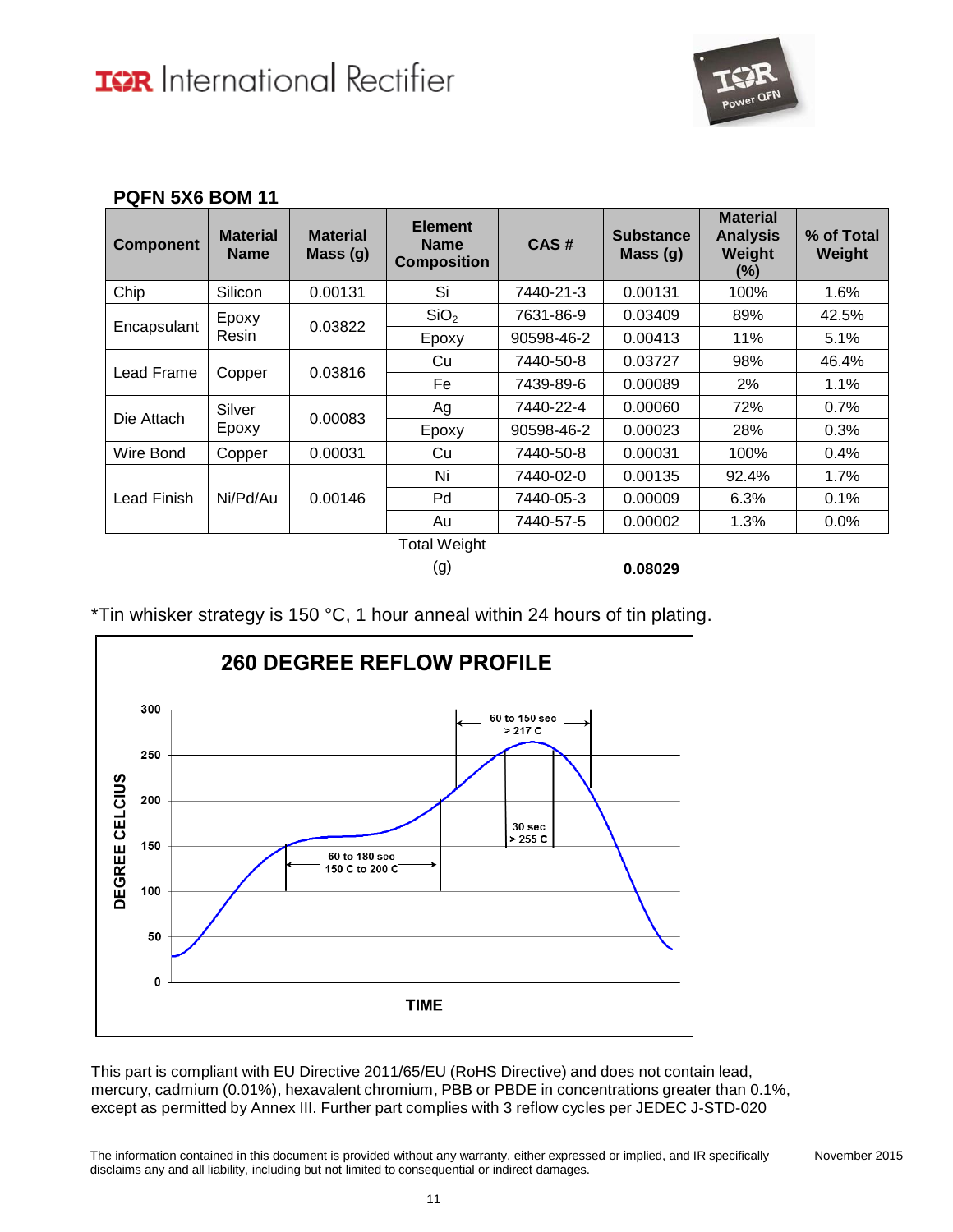

| <b>Component</b> | <b>Material</b><br><b>Name</b> | <b>Material</b><br>Mass(g) | <b>Element</b><br><b>Name</b><br><b>Composition</b> | CAS#       | <b>Substance</b><br>Mass $(g)$ | <b>Material</b><br><b>Analysis</b><br>Weight<br>(%) | % of Total<br>Weight |       |
|------------------|--------------------------------|----------------------------|-----------------------------------------------------|------------|--------------------------------|-----------------------------------------------------|----------------------|-------|
| Chip             | Silicon                        | 0.00131                    | Si                                                  | 7440-21-3  | 0.00131                        | 100%                                                | 1.5%                 |       |
|                  | Epoxy                          | 0.03822                    | SiO <sub>2</sub>                                    | 7631-86-9  | 0.03409                        | 89%                                                 | 37.8%                |       |
| Encapsulant      | Resin                          |                            | Epoxy                                               | 90598-46-2 | 0.00413                        | 11%                                                 | 4.6%                 |       |
|                  | Copper                         |                            | 0.03816                                             | Cu         | 7440-50-8                      | 0.03727                                             | 98%                  | 41.3% |
| Lead Frame       |                                |                            | Fe                                                  | 7439-89-6  | 0.00089                        | 2%                                                  | 1.0%                 |       |
| Die Attach       | Soft                           | 0.00083                    | Pb.                                                 | 7439-92-1  | 0.00079                        | 95%                                                 | 0.9%                 |       |
|                  | Solder                         |                            | Sn                                                  | 7440-31-5  | 0.00004                        | 5%                                                  | $0.0\%$              |       |
| Copper Clip      | Copper                         | 0.00995                    | Cu                                                  | 7440-50-8  | 0.00995                        | 100%                                                | 11.0%                |       |
| Wire Bond        | Gold                           | 0.00031                    | Au                                                  | 7440-57-5  | 0.00031                        | 100%                                                | 0.3%                 |       |
| Lead Finish      | Matte Tin*                     | 0.00146                    | Sn                                                  | 7440-31-5  | 0.00146                        | 100%                                                | 1.6%                 |       |
|                  |                                |                            | <b>Total Weight</b>                                 |            |                                |                                                     |                      |       |

#### **PQFN 5X6 BOM 12 Copper Clip**

(g) **0.09024**

\*Tin whisker mitigation strategy is 150 °C, 1 hour anneal within 24 hours of tin plating.

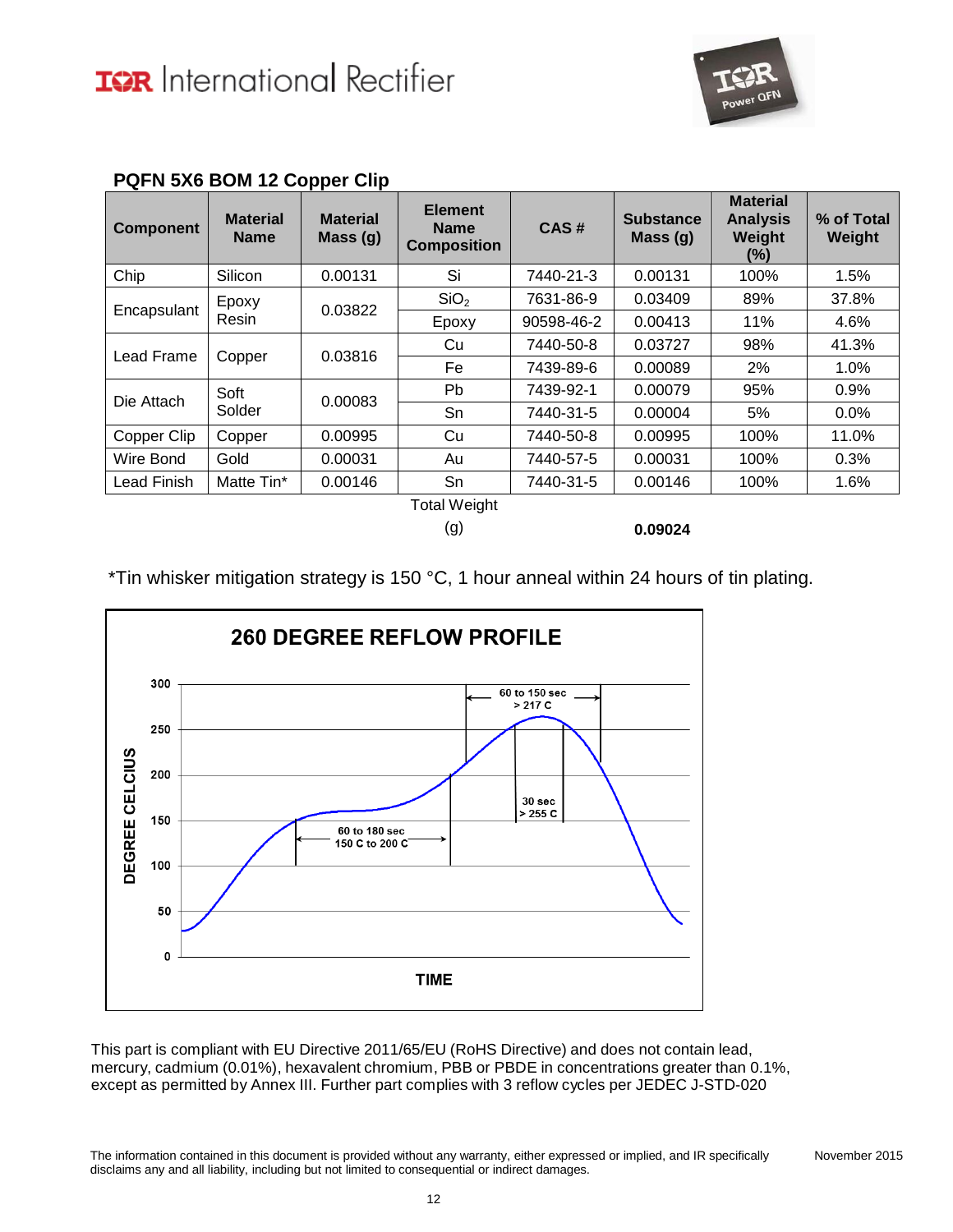

### **PQFN 5X6 BOM 13 Au/Cu Wire**

| <b>Component</b> | <b>Material</b><br><b>Name</b> | <b>Material</b><br>Mass(g) | <b>Element</b><br><b>Name</b><br><b>Composition</b> | CAS#       | <b>Substance</b><br>Mass $(g)$ | <b>Material</b><br><b>Analysis</b><br>Weight<br>$(\%)$ | % of Total<br>Weight |
|------------------|--------------------------------|----------------------------|-----------------------------------------------------|------------|--------------------------------|--------------------------------------------------------|----------------------|
| Chip             | Silicon                        | 0.00131                    | Si                                                  | 7440-21-3  | 0.00131                        | 100%                                                   | 1.62%                |
| Encapsulant      | Epoxy<br>Resin                 | 0.03822                    | SiO <sub>2</sub>                                    | 7631-86-9  | 0.03409                        | 89%                                                    | 42.13%               |
|                  |                                |                            | Epoxy                                               | 90598-46-2 | 0.00413                        | 11%                                                    | 5.10%                |
| Lead Frame       | Copper                         | 0.03816                    | Cu                                                  | 7440-50-8  | 0.03727                        | 98%                                                    | 46.06%               |
|                  |                                |                            | Fe                                                  | 7439-89-6  | 0.00089                        | 2%                                                     | 1.10%                |
| Die Attach       | Silver                         | 0.00083                    | Ag                                                  | 7440-22-4  | 0.0006                         | 72%                                                    | 0.74%                |
|                  | Epoxy                          |                            | Epoxy                                               | 90598-46-2 | 0.00023                        | 28%                                                    | 0.28%                |
| Wire Bond        | Gold                           | 0.0004                     | Au                                                  | 7440-57-5  | 0.0004                         | 100%                                                   | 0.49%                |
| Wire Bond        | Copper                         | 0.00053                    | Cu                                                  | 7440-50-8  | 0.00053                        | 100%                                                   | 0.66%                |
| Lead Finish      | <b>NiPdAu</b>                  | 0.00146                    | Ni                                                  | 7440-02-0  | 0.00135                        | 92.40%                                                 | 1.67%                |
|                  |                                |                            | Pd                                                  | 7440-05-3  | 0.00009                        | 6.30%                                                  | 0.11%                |
|                  |                                |                            | Au                                                  | 7440-57-5  | 0.00002                        | 1.30%                                                  | 0.02%                |
|                  |                                |                            | <b>Total Weight</b>                                 |            |                                |                                                        |                      |
|                  |                                |                            | (g)                                                 |            | 0.08091                        |                                                        |                      |

\* No tin whisker mitigation strategy since there is no tin.